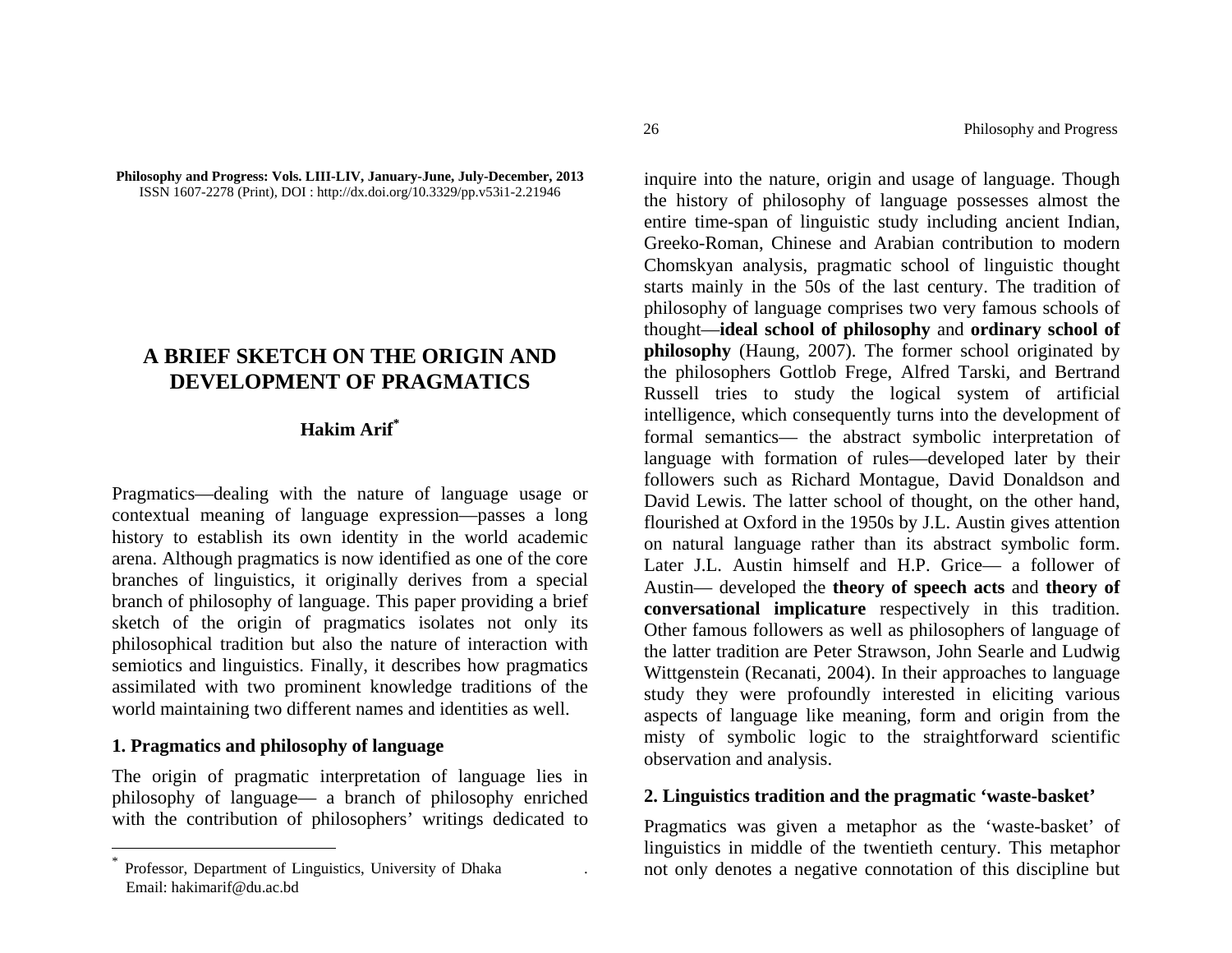also undermines its position in the core areas of linguistics at that time. But Mey (2001) positively considers it as the indicative of the distinct 'status' of pragmatic study in the early days, which eventually helped shape the skeleton of a new discipline called 'Pragmatics'.

The debate of 'abstract versus concrete' principle of language investigation, apart from the tradition of philosophy of language mentioned above, also continues in linguistics in 1950. In fact, the consequence of this debate and the dominance of abstract method of language study occurring at this period have been explained metaphorically in the history of linguistics. More specifically, at that time there imagined a group of linguists who were working with various aspects of languages including their abstract principles on a working table and a waste-basket putting in front of them. The nature of their working procedure, especially leaving the abstract features of language on the table as well as throwing other unsolved elements of ordinary language to the wastebasket has been envisaged in the following quotation.

> By placing the investigation of the abstract, potentially universal, features of language in the centre of their work tables, linguists and philosophers of language tended to push any notes they had on everyday language use to the edges. As the tables got crowed, many of those notes on ordinary language in use began to be knocked off and ended up in the wastebasket. (Yule, 1996:6)

In fact, the metaphoric use of an wastebasket and indicating it as the worthless place for throwing notes and features of ordinary language mainly derived from the concept of Israeli philosopher and linguist Yehoshua Bar Hillel (1915- 75) who considered semantics the 'waste-basket of syntax' (Mey, 2001). Hillel's hypothesis demands further explanation to unveil the waste-basket metaphor of pragmatics.

### *2.1 Approaching the study of language as science*

Following Hjelmslev (who got influenced Leibniz's earlier notion of 'conceptual calculus') there starts an initiative to treat linguistics not only as a science, but also an 'algebra' of language in the middle of the last century. The proponents of this endeavor explain language with formal reasoning and abstract symbolism, as usually done in mathematics and in formal logic. Supporting such a view of linguistic interpretation, Chomsky (1957) introduces his famous '**transformational-generative grammar**' with universal algebraic formula that includes logical symbols and mathematical abstractions. These algebraic formulas work well to elicit the inner structure of syntactic elements of a language even without getting their meaning. While Chomsky achieves a great success in interpreting syntactic element excluding its meaning, semantics ultimately gets divorced, hence is regarded as the 'wastebasket of syntax' (Mey, 2001).

Later, following Chomsky, as there develops a trend to dispose of all semantic elements of sentence to the wastebasket, the basket gets filled to its edge. In addition, people in their daily life, use more complex phenomenon than mathematical abstractions, and frequently create innovative sentences that go beyond the imagination of linguistic and philosophical interpretations. Hence linguists and/or philosophers can neither figure out the underlying structuring rules of these sentences with their limited algebraic formula of syntax, nor explain these with the techniques of truth conditions derived from semantics. So, they drop many unsolved questions of sentences to the metaphoric basket called pragmatic wastebasket, which further becomes not-too-tidy in size and overflow (Mey, 2001).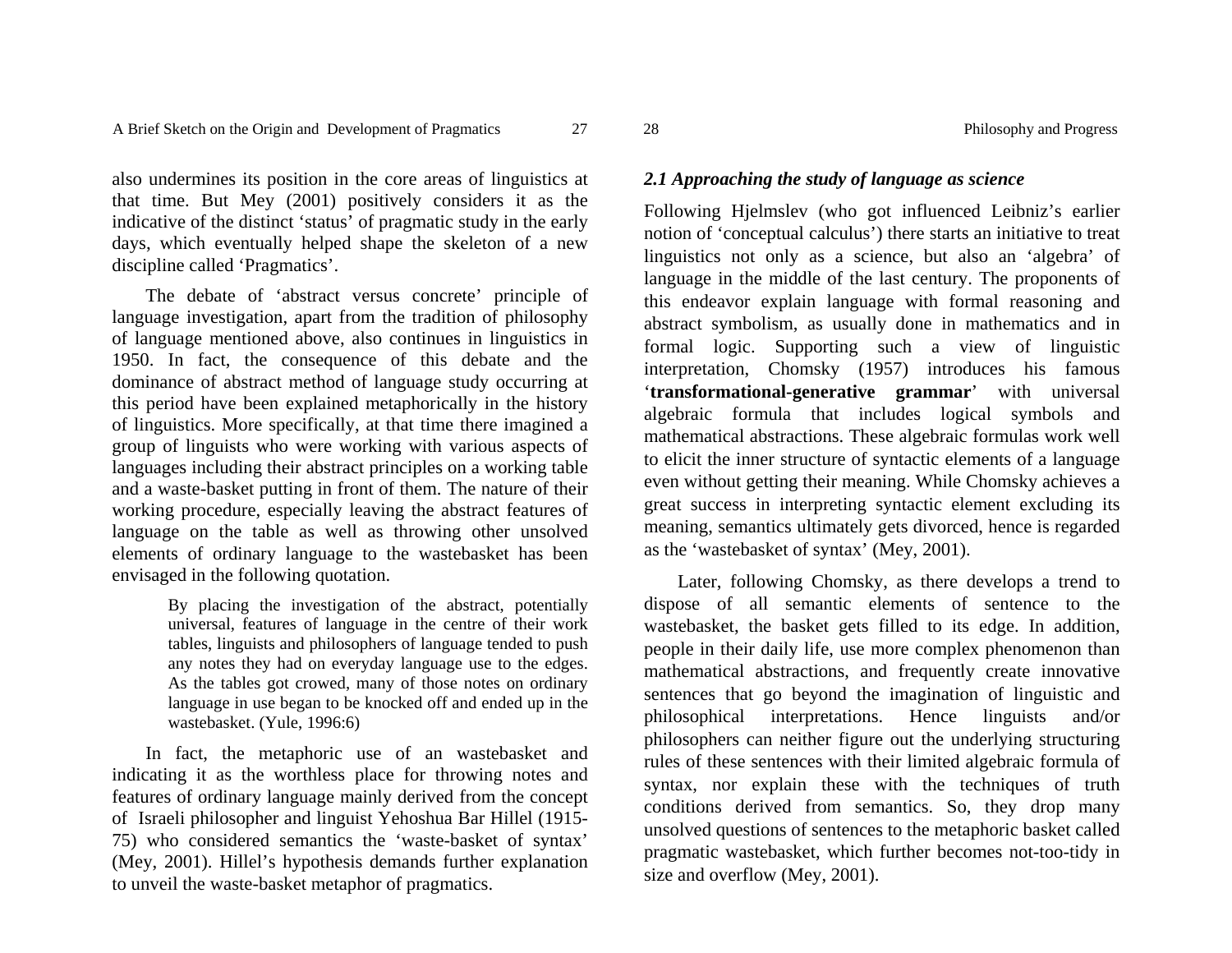Hence, with a view to formulating the techniques to interpret the unsolved problems of the pragmatic wastebasket, there starts another trend of linguistic analysis initiated by a group of Chomsky's dissatisfied students notably Jerry Katz, J.R. Ross, George Lakoff in the late 1960s and 1970s (Haung, 2007). In doing so, they not only challenge Chomsky's way of interpretation, especially the abstract as well as mental entity of language, which detach it from the functional elements, but also design essential rules of languages with the help of theories of speech acts, conversational implicature derived from **ordinary school of philosophy** in order to interpret the elements and items of ordinary languages left into the pragmatic wastebasket by generative grammarians. Following these trend in 1970s a handsome number of linguistic research works were carried out by Charles Fillmore, Laurence Horn and Gerald Gazder where, metaphorically saying, the disorderliness of the aspects of this basket, finally, come into order.

### **3. Pragmatics and Semantics: A comparison**

Like pragmatics semantics, one of the core fields linguistics, also concerns meaning of various linguistic components as its focal area of investigations. But these two associated branches of linguistics deal with meaning from totally different perspectives. (Arif 2012). While semantics incorporates sentence meaning or the grammatical meaning of a sentence, pragmatics extracts the meaning of utterance which includes both sentence and context (Grice 1975). Green et al. (1996: 250) and Kearns (2000:1) supporting Grice's proposition clearly states that-

> 1. …semantics is concerned with those elements of meaning that can be directly decoded from the words of sentence itself, and pragmatics is concerned with those elements of

meaning that depend on contextual information beyond the words of sentence itself and on the interpreter's inferential ability.

2. Semantics deals with the literal meaning of words and the meaning of the way they are combined, which taken together from the core of meaning, or the starting point from which the whole meaning of a particular utterance is constructed. Pragmatics deals with all the ways in which literal meaning must be refined, enriched or extended to arrive at an understanding of what a speaker meant in uttering a particular expression.

In fact, two aforesaid statements clearly identify a sharp borderline of both semantics and pragmatics, though these two human sciences commonly describe the meaning of language. Put clearly, the discipline investigated narrates the literal meaning, and the meaning achieved from the combined expression of a group of linguistic components of a language, whereas pragmatics points out speaker intended meaning modified by contextual factors and variations (Arif 2012). For example, the semantic meaning of the sentence, 'I feel cold now' indicates a statement a person catching cold due to staying in an icy place. But if someone utters this statement inside the air-cooled room, the pragmatic meaning will definitely be a request by the speaker to stop the air cooler machine or to reduce the volume of air cooler.

### **4. Pragmatics: semiotic perspectives**

Charles Morris being influenced by Charles Sanders Peirce first used the term 'pragmatics' as a branch of semiotics in 1930s (Morris, 1938). Later this term was taken in linguistics for granted as a name of one of its core branches dealing with usage of language. Morris, in fact, isolates semiotics into three different branches— syntax, semantics and pragmatics.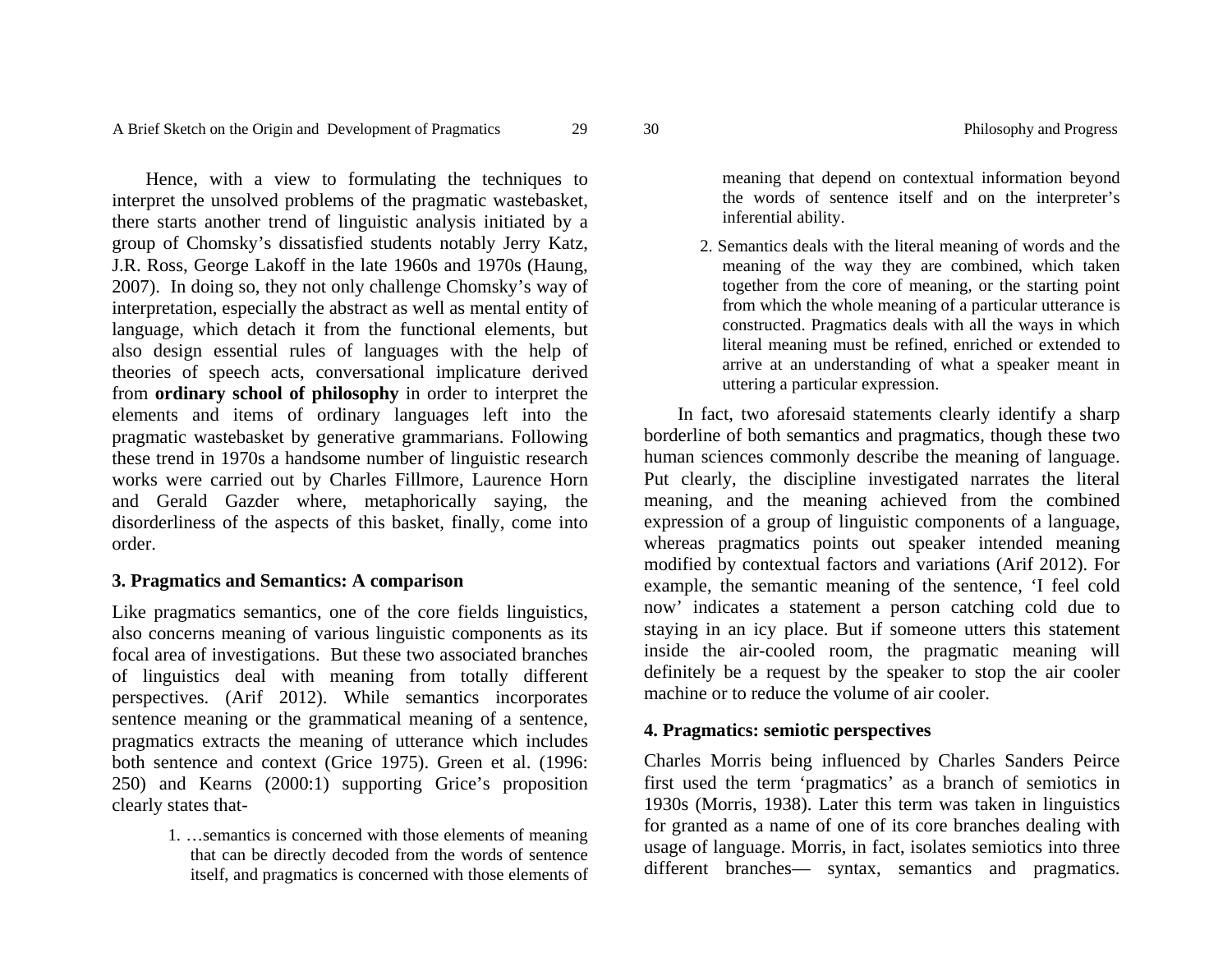According to his interpretation, **syntax** deals with 'the formal relation of signs to one another', **semantics** denotes the study of 'the relations of signs to the object to which signs are applicable' and, finally, **pragmatics** incorporates the study of 'the relation of signs to interpreters' (Morris, 1938: 6; Levinson, 1983). Later Carnap (1942) (cited in Recanati, 2004b) makes an order of the degree of abstraction of these three branches. More elaborately, according to Carnap, syntax is the most abstract and pragmatics is the least abstract, whereas semantics belongs to these two in expressing the degree of abstraction.

In his article 'Pragmatics' Posner (1997), on the other hand, examines the Morrisian characterization of the subject matters of pragmatics in addition to leaving his own views and comments on semiotic-pragmatics. Thus, following Morris (1938) and Posner (1997) as well as some other relevant literature, we are now trying to envisage the skeleton of pragmatics from the perspective of semiotics.

Semiotics emphasizes the role of interpreter in using as well as extracting the meaning of sign in a communicative event. Such as this approach to sign interpretation by the interpreter relates pragmatics as its one of the core branches of semiotics, since the topics of pragmatics mainly focus on the views of addressees language use. Hence the roles of interpreters get an exclusive attention in the description of semiotics. According to the view of semiotic-pragmatics there appears two types of interpreters when a sign is produced intentionally. For example,

- 1) Interpreter as recipient responds to the sign with and interpretant, and
- 2) The sign producer him/herself to interpret the sign gets the response of the recipient.

Now what is the nature of interpretation of sign? According to Posner (1997) interpretation includes coding the signifier on the basis of signified. As far as the role of sign producer is concerned, this process further can be performed in two different ways. If the sign is a signifying sign, the sign producer performs a role of an encoder. This is because; performing a sign the sender or the sign producer encodes a message which needs to be decoded by the respective recipient of the addressee (*See figure 1*). Alongside, sign producer, in communicative sign, intends recipient to recognize his/her intentions to make a specific interpretant. Thus, in communicative sign, the sign producer and recipient are identified as sender and addressee respectively.

Morris's (1938: 6) definition of pragmatics 'the relations of signs to interpreters' itself implies the focal points of pragmatic research. But the terms and the nature of relationship entailed here encounter different types of interpretations over the time. Even Morris himself mentioning the focus of this definition indicates that signs are usually produced for the purpose of being decoded or interpreted. For example, in the figure 1 the addressee-the students of the class- decoded the message sent by the sender that they need to be silent this in noisy classroom. Carnap (1939: 4), almost at the same time, regards the scope of this discipline as the explanation of 'the sign, state and environment of a man who speaks or hears' different types of verbal sign, although Carnap later includes various non-linguistic signs and non-communicative semiosis in it. Having been influenced by Morris and Carnap different subsequent pragmaticians then consider pragmatics a part of human action that focuses on speech act as well as intentional coded signaling. Hence there starts an academic endeavor by linguists, philosophers, anthropologists, sociologists and psychologists to negatively treat pragmatics because in this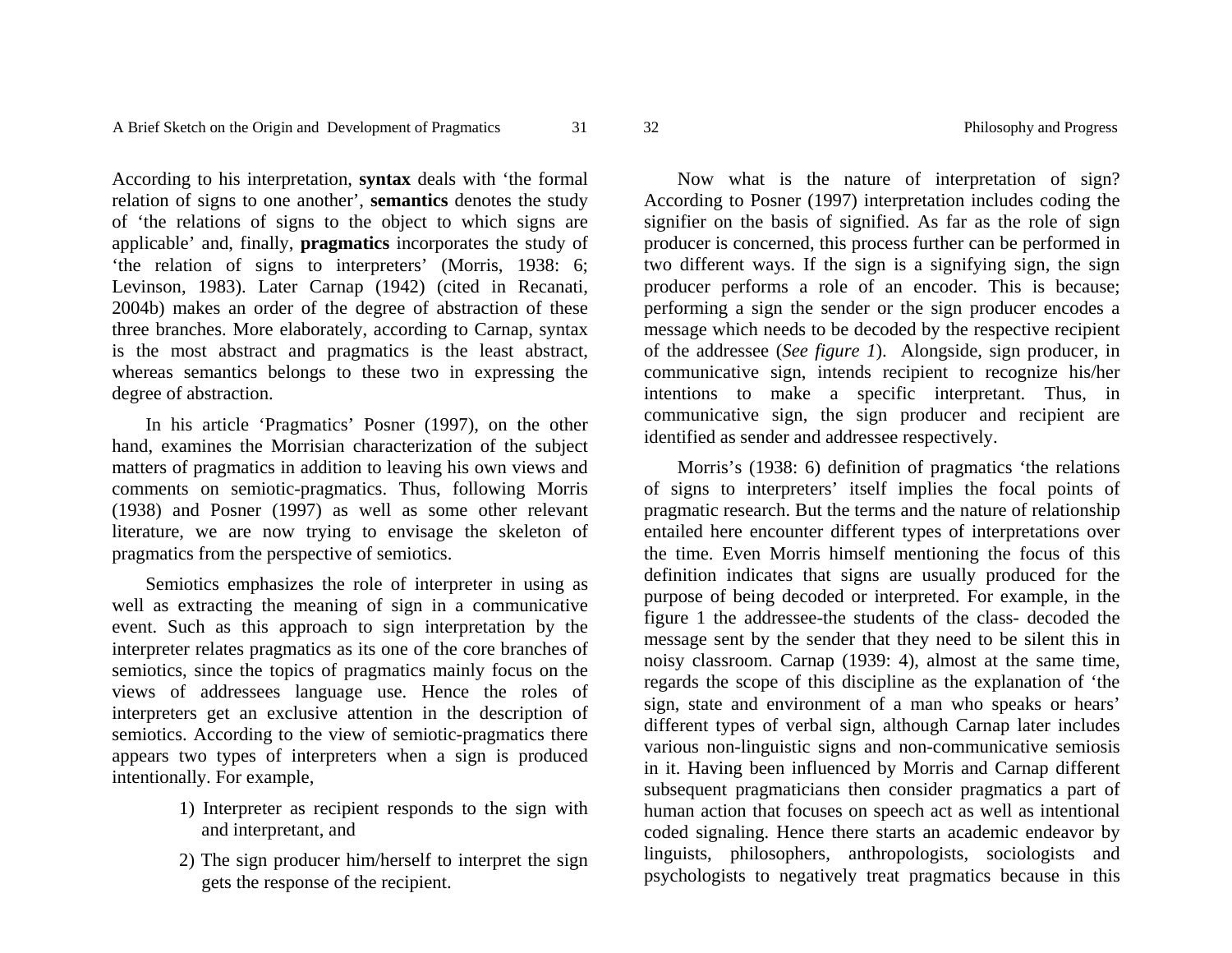discipline they used to study the meaning which concerns only usage of language. Posner (1997) indentifies such an intension of pragmaticians, especially Bar-Hillel (1971), Gazdar (1979), Horn (1988) who mainly belong to this approach. As pointed out—

> The idea behind this approach is that semantics describes the meaning signified by signs without reference to interpreters and pragmatics has to study what interpreters do in order to make sense of this meaning in the situation they are in. (Posner, 1997: 228).

It can be affirmed, having critically observed this statement, that the aforesaid pragmaticians belonging to the school of restricted sense of pragmatics were also influenced by Morris's approach to pragmatics which only emphasizes the roles of interpreters who mainly incorporate a process of semiosis to decode the signs involved in a communicative event.

But as opposed to this group, in the academic domain, there appear semiotic-pragmaticians, especially Posner (1997) who treat pragmatics very broadly and include the following four focal points of this discipline.

- a. Pragmatic process
- b. Pragmatic signs
- c. Pragmatic information
- d. Pragmatics messages

a. **Pragmatic process**: In a communicative activity pragmatics process contains the central role. This process is nothing but the prime form of communication which is performed by both sender and addressee. In this process the sender with a view to sending a message to the addressee first connects a medium, chooses appropriate code including a signified which approximates the intended message as well as corresponding

signifier. S/he then produces a sign vehicle as the token of this signifier. The addressee, on the other part, follows the identical process to reconstruct the intended message from the signifier. The whole process can be illustrated with the following example. Suppose, A Bengali school teacher puts her index finger vertically on lips in order to keep noisy class silent (*See figure 1*).



Figure 1. Showing 'keep silent' (Source: Arif 2011)

Then there appears a pragmatic process which consists of (Arif 2011)-

- a.*Sender*: In this gesture the gesturer (gesture actor) is the sender. Here the sender could be a school teacher, the mother or father, boss of the company etc.
- b. *Addressee*: In this gesture the addressee of the gesture is one of its recipients. Here the addressee might be students in the classroom, kids in the family, employees in the company etc.
- c. *Signifier*: The behavior type of some person putting the index finger over the lips
- d. *Signified*: The abstract meaning of this gesture is the signified. Here the signified is the concept of 'keep silent'.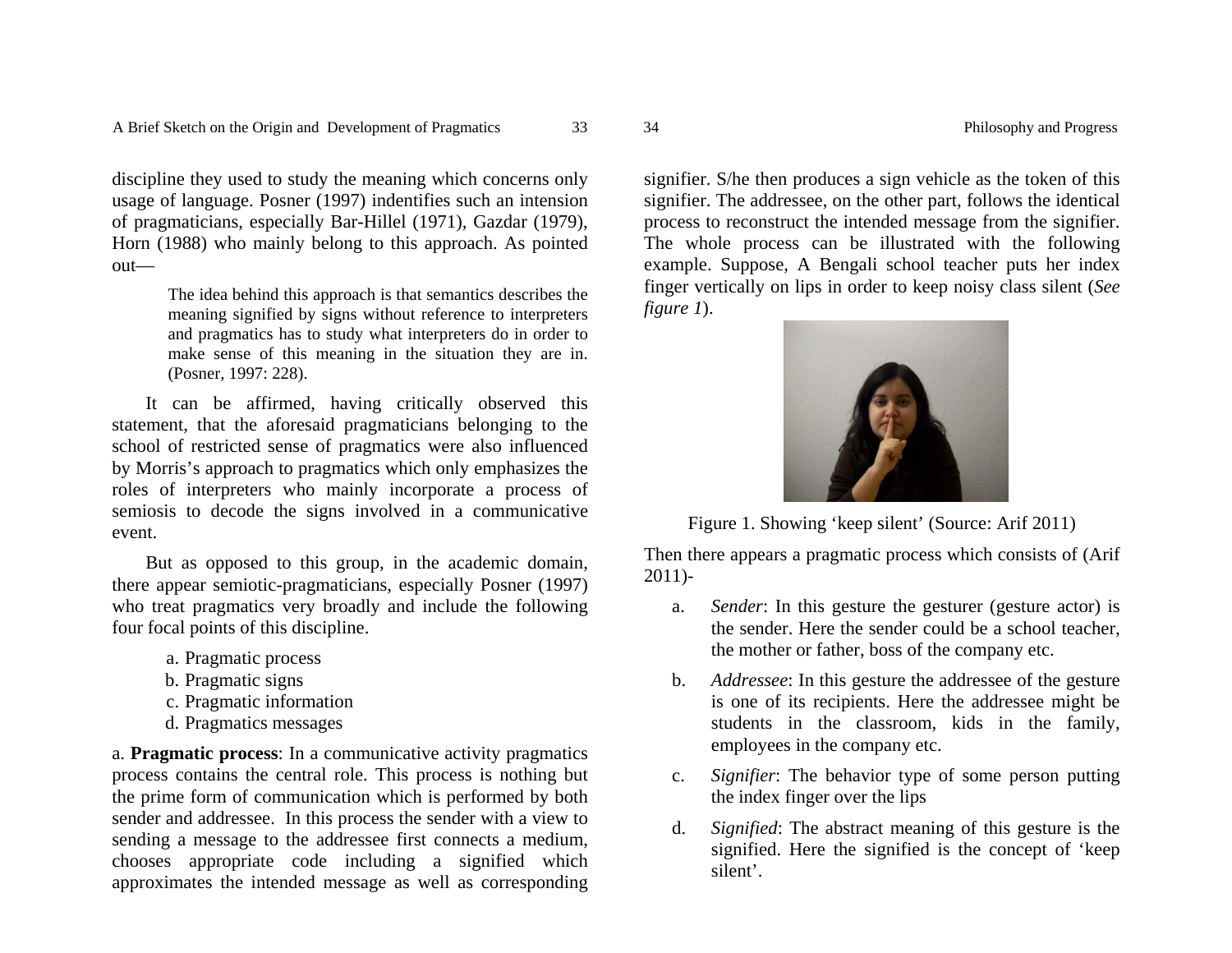- e. *Code*: Bengali cultural tradition that helps maintain a correlation between the signifier and the signified of this gesture.
- f. *Message*: The concrete meaning of the gesture in a given context is the message. Here the message is 'keep silent in the circumstances given'.
- g. *Medium*: All sign factors of the sign process taken together.
- h. *Context*: If the sender of this gesture is the class teacher and the addressees are the students, the context is the classroom.

In fact, the above sign process reflects that sender-the school teacher- containing a message-'keep silent in the circumstance given'- with a signified 'keeping the noisy class silent' in producing the gesture of putting the index finger on the lips as signifier and the sign vehicle as well. On the other hand, the sign process gets succeeded when the addresseestudents in the classroom- decodes this signifier, in reaction to the sender's gesturing, with the identical signified that the sender intends, and finally gets a message that they need to be silent in the given circumstance given.

In the contemporary literature, there exists other types of pragmatic processes that work in reverse orders (Posner, 1980). Firstly, code-related sign process which involves encoding in the sender and decoding in the addressee. Secondly, situationdepending inferencing incorporates a rather complex inference process that occur both simultaneously as well as maintaining a sequence.

**b. Pragmatic sign**: The aspect of pragmatic sign indicates that some signs possess the properties for which they are either regarded as simple signs, or complex signs, even partial signs. For example, in the figure 1 the simple sign is *'the behavior token of a concrete person putting the index finger over the lips'*.

Sometimes such pragmatic signs are also entailed in different codes of society, especially natural language, constructed form of logic and artificial intelligence, painting style in art require complex pragmatic process (Posner, 1997). In addition, in different communication settings in our real life situation different verbal as well as non-verbal signs like personal pronouns, place and time adverbials, and pointing fingers to show the direction and others demands different additional situational indicators to interpret properly, since the nature of their identification is determined by the occurrence in time and space. Hence, Peirce in interpreting such as these examples of signs gives a special category as 'indexical' sign. All the complex or partial signs are very much included to the pragmatic process.

**c. Pragmatic information**: Pragmatic information is a kind of information which helps both sender and addressee to infer about the expected message in a communicative event. The sign of figure 1 mentioned above providing the sender's message '*keep silent in the circumstances given*' can also be regarded as information, since the addressee living in the same linguistic context elicits the identical meaning form it. In fact, the sender is concerned with information during using special signs, whereas the addressee dependents on this information at the time of such signs interpretation. The relevant information showing above characters can be achieved from the culture of speech community of sender and addressee. More specifically, sender and addressee's social relationship, kinship relations,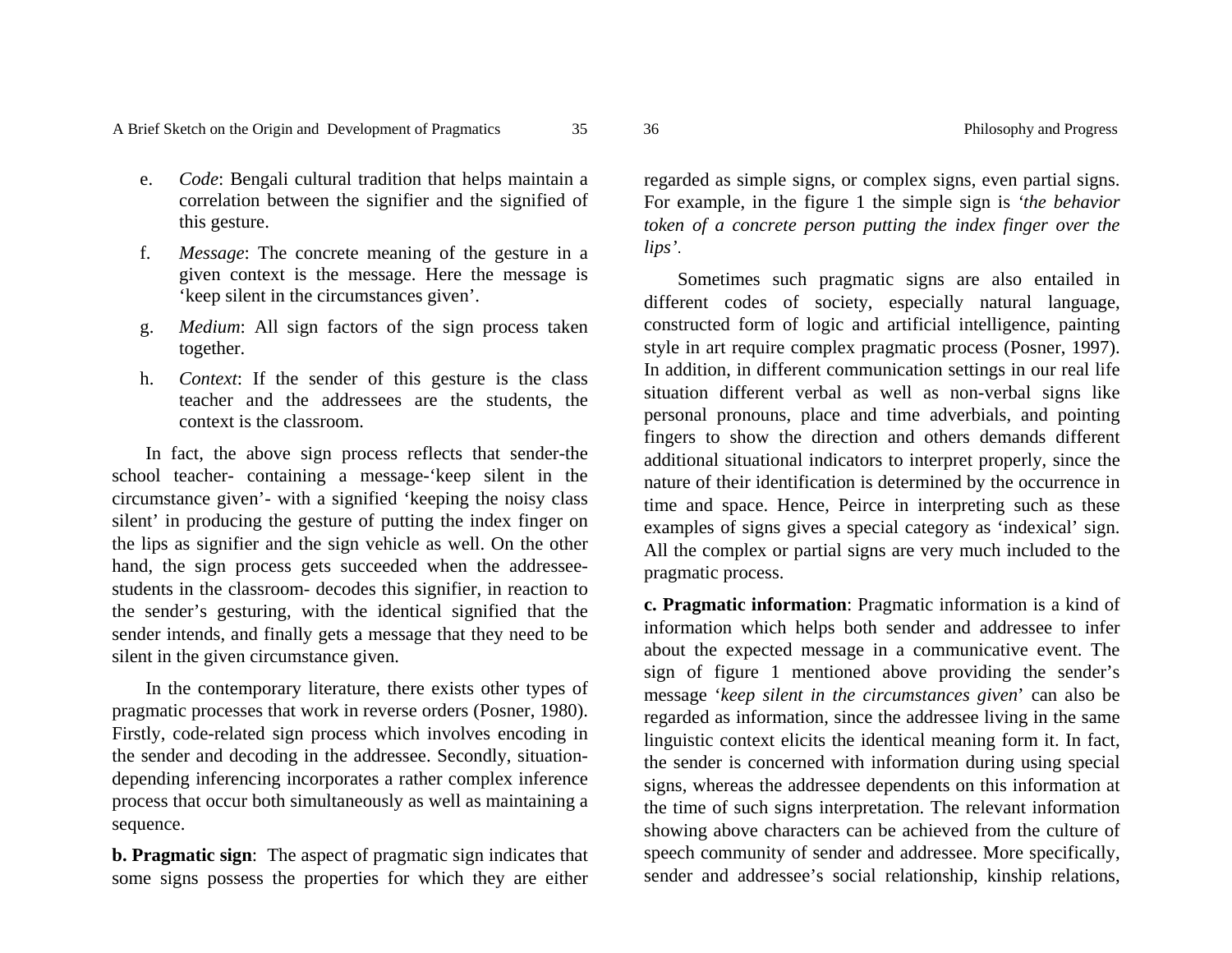totemic relations, clan membership etc. could be more relevant in this regard. On the basis of the interpretation of indexical signs which essentially require such as these information to interpret Posner (1997) extracts three further domains of pragmatic information e.g. properties of the cotext, properties of the context, and properties of situation referred to in the communication.

**d. Pragmatic message**: Pragmatic message mainly relates to the substance of 'pragmatic signals' or 'pragmatic indicators' that conduces the process of interpreting of a sign involved in communicative event. In fact, pragmatic message acts as indicator which connect signified with the intended subject matter. As Posner points out—

> …we propose to call only those indicators and their message "pragmatic" that contribute to the process of interpretation connect the signified of a given sign with the message intended in its production. (Posner, 1997: 234)

For example, the nonverbal sign of figure 1 raisees the message as '*keep silent in the noisy classroom*'. In addition, according to Posner (1997) as the imperative "Come!" signifies the request to come, and the fact of this utterance expresses the making of this request, the pragmatic message of this imperative is "the speaker requests someone to come".

# **5. Pragmatics versus Pragmalinguistics**

In the history of pragmatics there appear two different schools of thought each of which consists of different ideology, characters and scopes. These are as follows:

- 1. Anglo-American pragmatic thought
- 2. European continental pragmatic thought

### *5.1 Anglo-American pragmatic thought*

 Anglo-American pragmatic thought deals with systematic study of the meaning of language along with their contextual meaning variations. The main topics of investigation of this school include deixis, presupposition, conversational implicature, speech act etc., as most of the contemporary books of pragmatics incorporates nowadays. Among all aforesaid pragmatic terms and theories, since speech acts are the most widely discussed one, it would be relevant to provide brief sketch of this topic here.

Austin's (1962) general theory of speech acts developed in response to the limitation of his previous *performative/constative dichotomy hypothesis*. This theory emphasizes the underlying forces as well as the different senses of speech that carries out some action. In fact, Austin (1962) here unfolds a threefold distinction of speech acts which the speakers simultaneously perform when saying something. More specifically, these three acts together give an utterance a purpose. Austin indicates that every utterance amounts to a specific action and comprises three functions to make this utterance fruitful both to the speaker and the addressee. Hence an utterance needs three essential communicative functions or acts to be recognized as a speech act.

Finally, Anglo-American pragmatic school is also regarded as *componen<sup>t</sup>* view of pragmatics, since the proponents of this approach affirm that like phonetics, phonology, syntax and semantics pragmatics should be treated as the core component of language investigation (Haung, 2007). The title of this school of thought indicates its origin and development under the tradition of Anglo-American linguistic philosophy. But nowadays this approach of linguistic interpretation is very popular throughout the world.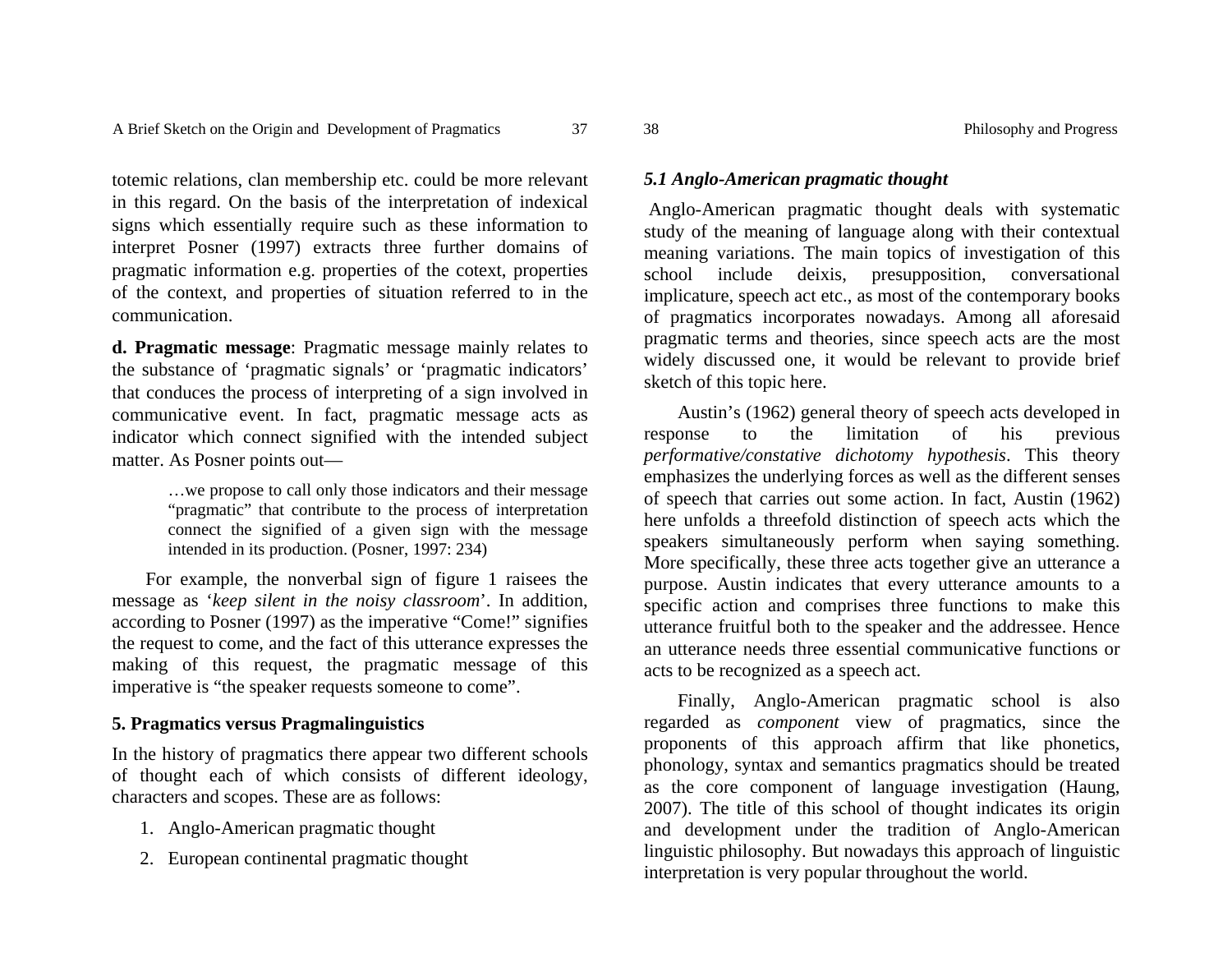European continental pragmatic thought, on the other hand, incorporates a broader aspect of linguistic pragmatic investigation, which also includes the topics of sociolinguistics, psycholinguistics and discourse analysis.

According to Prucha (1983), this school termed occasionally as **pragmalinguistics** is a theory of linguistic communication. It mainly explains the way of influence of communication through their verbal message. In addition, this school of thought interprets different functional perspectives of language the users perform in the form of their behavioral pattern. As Verschueren points out—

> Pragmatics constitutes a general functional (i.e. cognitive, social and cultural) perspective on linguistic phenomena in relation to their usage in the form of behavior. (Verschueren, 1999: 11)

Supporting this statement this school can also be regarded as **perspective** view of pragmatics, as it represents a functional perspective (more likely cognitive, social and cultural) of every aspect of language behavior (Haung, 2007).

Morris's (1938) view of semiotic pragmatics considering 'the study of a huge range of psychological and sociological phenomena involved in sign system' pointed out in the earlier section is very similar to this tradition of pragmatic interpretation (Levinson, 1983: 5).

### **6. Conclusion**

Pragmatics usually uncovers the contextual meanings of ordinary languages used in different everyday communicative events. The aforesaid brief sketch reveals that with a view to analyzing the underlying meaning of such these contextspecific features of ordinary language pragmatics incorporates<br>many theories, especially presupposition, speech acts,<br>conversational implicature and so on derived from ordinary<br>school of philosophy—a branch of philosophy o

#### **References**

- Arif, H. 2012. On some definitions of Pragmatics and Semantics.
- Journal of the Institute of Modern Languages, vol. 23, p.53-65<br>
2011. Bengali Everyday Emblematic (BEE) hand gestures as<br>
communication acts: A pragmatic approach. An Unpublished<br>
PhD thesis. Berlin Technical University (T
- 
- 
- 
- 
- 
- 
- 
-